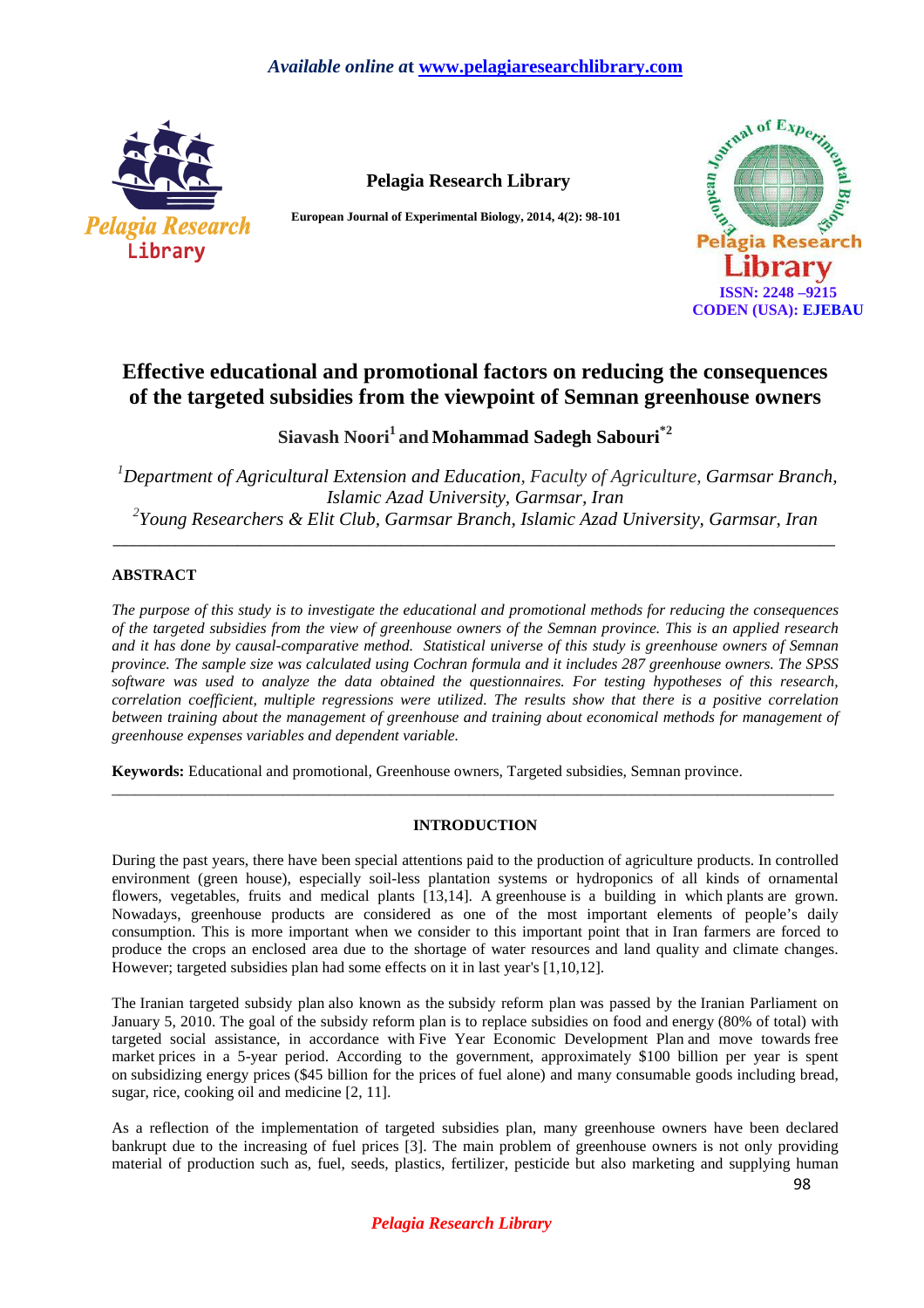resources whose prices have increased manifold [4-5]. Low fertility is reported to be one of the major causes of maize yield loss in the tropics [15,16]. On the other hand, the researchers have emphasized that in comparison with other countries the performance of greenhouses in Iran is not desirable due to the lack of proper technical knowledge [6]. Such poor performance, greenhouses debilitate against the shocks produced by price changes of energy.

*\_\_\_\_\_\_\_\_\_\_\_\_\_\_\_\_\_\_\_\_\_\_\_\_\_\_\_\_\_\_\_\_\_\_\_\_\_\_\_\_\_\_\_\_\_\_\_\_\_\_\_\_\_\_\_\_\_\_\_\_\_\_\_\_\_\_\_\_\_\_\_\_\_\_\_\_\_*

It seems that identifying the educational and promotional factors in order to deal with the problems stated above is very important .Although many researchers have been done in this field; they are not unique to Semnan province. In the study accomplished by Latimer et al., (2002) [7] revealed that greenhouse owners educational needs and interests of Virginia are including plant nutrition management, organized way to automate tasks related to greenhouses, activities related to maintenance of greenhouse plants and water consumption management in the greenhouse.

 In Mattson's study entitled "Assessing the educational needs of New York State greenhouse owners", greenhouse owners declared the educational needs in the sections including the strategies to increase product quality, diseases control, management of the place that greenhouse plants grow, irrigation management, chemicals feed and marketing the crops [8]. In one study [17] discussed about the soil amendments to enhance lead uptake.

The main paper that is relevant to this study is about identifying needs of greenhouse owners in Garmsar town (one of the towns of Semnan province) [9]. This is an applied research. In this paper, as data collecting tools notes, interviews and questionnaires were used. Based on the information obtained, their needs classified in the several types such as, providing classes for pruning shrubs, proper irrigation, the processes including temperature control, humidity control, eradication pests and diseases and planting stages (germination of land). Experts classified these requires not only into the appropriate irrigation, familiar with pests, diseases and weeds but also to suitable varieties of products, biological control, chemical feed, planting methods, appropriate methods to increase the product quality and procedures after harvesting.

The overall objective of this study is to investigate the methods of educational and promotional for reducing the consequences of the targeted subsidies from the greenhouse owners of the Semnan province.

## **MATERIALS AND METHODS**

This is an applied research and it has done by causal-comparative method. The place investigated research is Semnan province (One of the provinces of Iran). Based on the detailed results of the General Census, there are nearly 700 active official greenhouses in this province.

The study population is consisted of all greenhouse owners of Semnan province, which plant at least 1,000 square meters (0.1 hectare) of greenhouses in each period planting. Based on the Cochran formula, the sample number was estimated 287 greenhouse owners. In this study, random sampling was used and Collecting data tool is document analysis, library research and field study. The main tool used in this research was questionnaires. Using theoretical and hypotheses research, questions were designed and after the validity and reliability, modifications carried out on them. The field study was used to complete the questionnaires. Descriptive statistics were used and data was analyzed by SPSS21 software. In addition, correlation, multiple regressions were done.

#### **RESULTS**

The research findings represent that 12.5% greenhouse owners are below the age of 30 and 1.4% of them are above the age of 60. On this basis, the most frequency greenhouse owners were 92 people, between 31 to 40 year old people (see table.1).

The level of education of 0.7% (2 greenhouse owners) greenhouse owners was in the level of familiar with reading and writing, and 24.7% (71 greenhouse owners) had the B. A. degree and above. In addition, the most frequency of this classes belonged to the people with high school graduation (34.1%) users have averagely 98 heads and 29.3% (84 people) of greenhouse owners had the technician graduation. (Table 1)

Based on the results of amount of greenhouse lands, 57.1% declared the amount of their greenhouse lands was below 0.5 ha, whereas 30.7% (88 people) declared the amount of their greenhouse lands was between 0.5 to 1.00 ha. In addition, 12.2% (the minimum frequency) declared it was above 1.00 ha. (Table 1)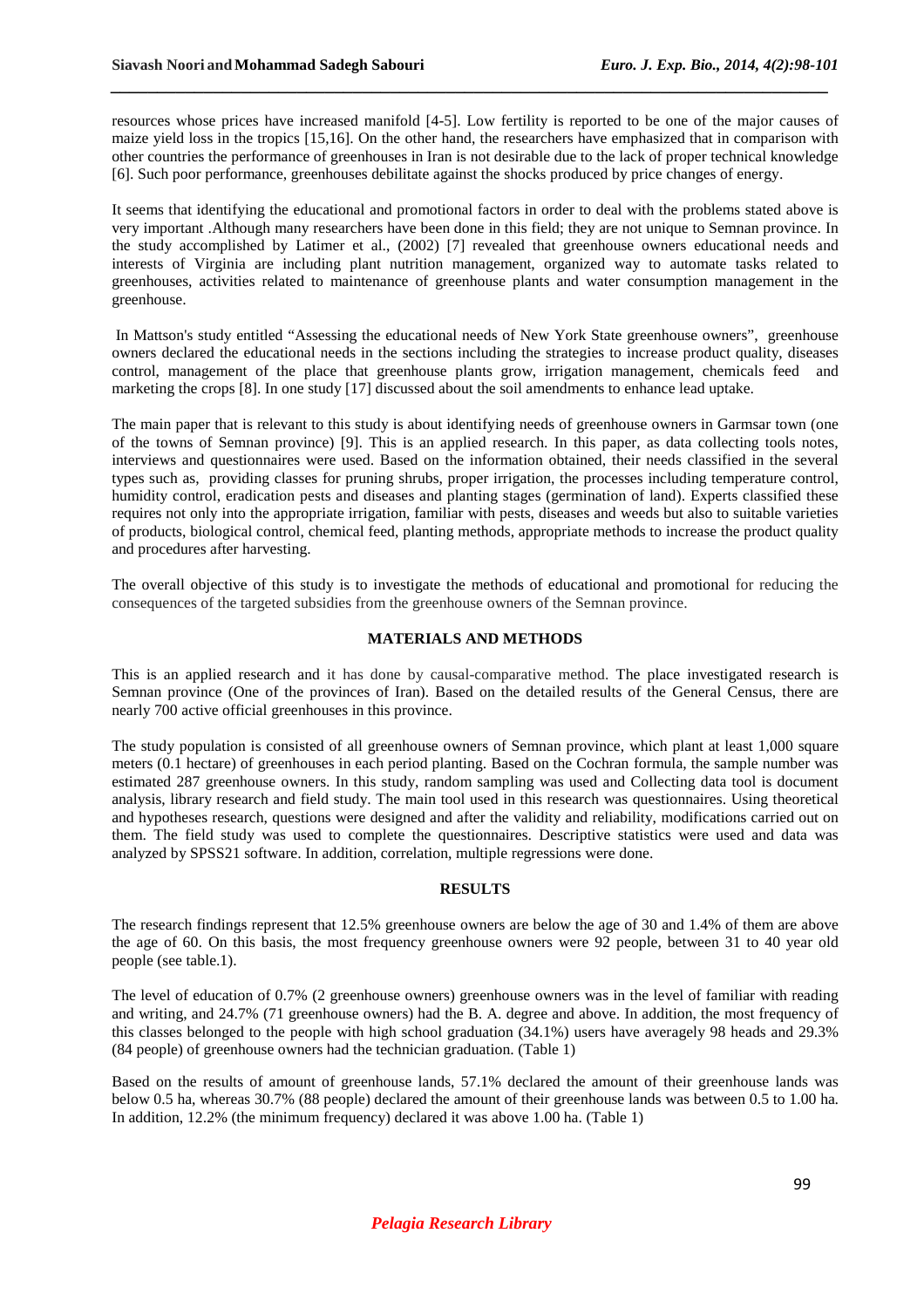| Individual characteristics | Range               | Abundance (Person) | Percentage |
|----------------------------|---------------------|--------------------|------------|
| Age: $n=287$               | To 30 yrs           | 36                 | 12.5%      |
| The lowest:24              | $31-40$             | 92                 | 32.1%      |
| The highest:65             | $41 - 50$           | 64                 | 22.3%      |
| SD:8.653                   | 51-60               | 91                 | 31.7%      |
| Average:43                 | Over 60 yrs         | 4                  | 1.4%       |
| <b>Education</b> level:    | Reading & writing   | $\overline{2}$     | $0.7\%$    |
| $n=287$                    | Eight class         | 32                 | 11.1%      |
|                            | High school diploma | 98                 | 34.1%      |
|                            | Associated diploma  | 84                 | 29.3%      |
|                            | B.A. and higher     | 71                 | 24.7%      |
| Amount of lands: $n=287$   | To 0.5 ha           | 164                | 57.1%      |
| The lowest:1000.000        | $0.5 - 1$           | 88                 | 30.7%      |
| The highest:13500.000      | Over 1 ha           | 35                 | 12.2%      |
| SD:3400.77331              |                     |                    |            |
| Average: 5404.5296         |                     |                    |            |

#### **Table 1.The personal characteristics of specialists under study: Greenhouse owners' age, Level of education and amount of greenhouse lands**

*\_\_\_\_\_\_\_\_\_\_\_\_\_\_\_\_\_\_\_\_\_\_\_\_\_\_\_\_\_\_\_\_\_\_\_\_\_\_\_\_\_\_\_\_\_\_\_\_\_\_\_\_\_\_\_\_\_\_\_\_\_\_\_\_\_\_\_\_\_\_\_\_\_\_\_\_\_*

In this study, seven educational and promotional factors are investigated including 1.Training about the management of greenhouse. 2. Training about using promoted thermal tools updated with modern technology. 3. Training about economical methods for management of greenhouse expenses. 4. Training about using free and renewal source of energy. 5. Training about insurance of greenhouse products. 6. Promotional training via videos and magazines. 7. Training about reducing the diseases in greenhouse. The descriptive statistics of variables are shown in table 2.

#### **Table 2. Descriptive statistics of variables**

| Variable name                                                              |        | Std. Deviation | Coefficient of Variation |
|----------------------------------------------------------------------------|--------|----------------|--------------------------|
| Training about the management of greenhouse                                |        | 0.652          | 0.14954                  |
| Training about using promoted thermal tools updated with modern technology | 4.22   | 0.412          | 0.09763                  |
| Training about economical methods for management of greenhouse expenses    | 4.56   | 0.497          | 0.1899                   |
| Training about using free and renewal source of energy                     | 1.12   | 0.328          | 0.29285                  |
| Training about insurance of greenhouse products                            | 4.2753 | 1.26995        | 0.297                    |
| Promotional training via videos and magazines                              | 2.2718 | 0.96947        | 0.426                    |
| Training about reducing the diseases in greenhouse                         | 5.00   | 0.00           | 0.00                     |

 $1 = \text{very low}, 2 = \text{low}, 3 = \text{average}, 4 = \text{high}, 5 = \text{very high}.$ 

## **Correlation studies**

In order to study the relationship of research variables, we use the Pearson correlation coefficient between independent variables and dependent variable. Table 3 shows the results of this part. According to table 3, there is a positive and meaningful correlation between reducing expenses to age, level of education, training about the management of greenhouse and training about economical methods for management of greenhouse expenses.

| Table 3. Pearson correlation coefficient between independent variables and dependent variable |  |  |
|-----------------------------------------------------------------------------------------------|--|--|
|-----------------------------------------------------------------------------------------------|--|--|

| Independent variables                                                      | Pearson coefficient | Sig.  |
|----------------------------------------------------------------------------|---------------------|-------|
| Age                                                                        | $-0.255$            | 0.000 |
| Level of education                                                         | 0.322               | 0.000 |
| Amount of greenhouse lands                                                 | $-0.021$            | 0.727 |
| Training about the management of greenhouse                                | 0.29                | 0.000 |
| Training about using promoted thermal tools updated with modern technology | 0.058               | 0.236 |
| Training about economical methods for management of greenhouse expenses    | 0.199               | 0.001 |
| Training about using free and renewal source of energy                     | 0.056               | 0.345 |
| Training about insurance of greenhouse products                            | $-0.004$            | 0.950 |
| Promotional training via videos and magazines                              | 0.003               | 0.959 |

#### **DISCUSSION**

#### **The multi-variable regression analysis**

At this stage, we use the multi-variable regression by means of backward method in order to evaluate the cumulative effect of independent variables on dependent variable of reducing the consequences of the targeted subsidies.

All independent variables come into analysis and the effects of all independent variables on dependent variables will be tested. But, the meaningless variables, one after another gradually go out of this equations, and eventually these phases will be continued till the time when the error of a meaningful test gets 10%. Table 4 shows the finding of the